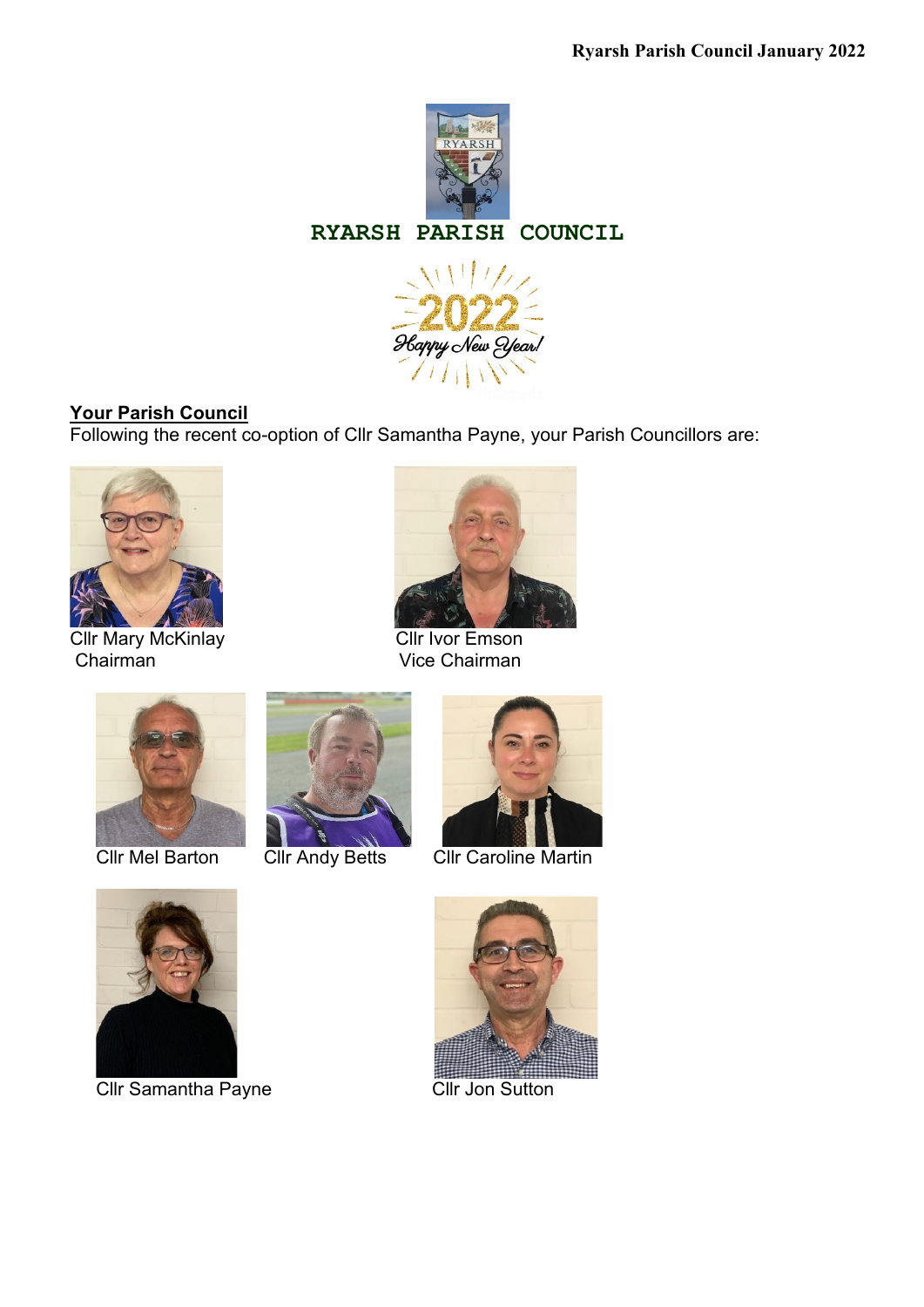## **Parish Council Updates**

- The Parish Council is working with the Church to help plan a Queen's Jubilee Celebration event at the Recreation Ground on Sunday 5<sup>th</sup> June 2022
- There was a discussion about providing commemorative Jubilee Mugs to schoolchildren, and a resident at the meeting generously offered a £500 donation towards the cost
- The Primary School ran a successful "one step greener" event at the start of term. An exhibition of some of the children's work will take place at The Duke of Wellington.
- Following a recent meeting between the Parish Council and Kent Highways, KCC have agreed to provide some new signage at the entrance to Old School Lane. These will be No Through Signs which they say are a good early warning for drivers and which they believe will be the most suitable addition here. The aim is to prevent vehicles trying to access Ryarsh Park from Old School Lane. Councillors hope this will work and are pleased to receive this support from Kent Highways.
- The Parish Council discussed the budget for 2022-2023 and agreed a precept request. The precept is the way Parish Council's receive their funding from TMBC which is collected with resident's Council Tax. It was agreed for the second year that the precept would be kept the same at £25,772. In fact, this means the amount paid per Band D property will decrease slightly to £68.95. Councillors are mindful of the financial pressures on residents during these difficult times. The Parish Council will continue to pay for streetlights in the Village, maintain and update the play area, donate towards the Village Hall, pay for grass cutting on the Recreation Ground, donate towards the grass cutting of the burial ground at St Martins Church, pay for Highways Improvements, maintain the defibrillator and book box and contribute towards the cost of the Christmas Tree and Lights.

### **County Councillor Sarah Hohler**

A number of matters were reported on by Cllr Hohler at the meeting.

- KCC are dealing with the budget in another challenging year
- One You Kent is supporting people to lose weight, get active, quite smoking, or just feel better. Support is available online and you can speak to advisors
- The number of unaccompanied asylum seekers arriving in small boats in the last year was 28,431 which is 3 times higher than the year before, despite huge investment in France to prevent this happening.
- KCC are investing in improving and enhancing existing Country Park play areas. Cllr Hohler is chairing a Working Group on the strategy of Country Parks in Kent.
- KCC are launching a Civil Society Strategy to support the good work taking place through the pandemic by those volunteering and helping others.
- There is a Kent and Medway grant hub for businesses which are struggling
- Brexit border checks have been in place from 1<sup>st</sup> January. More people are employed to monitor that and prevent delays, increasing financial pressures on KCC.
- KCC continues to try and make the way they do business more modern and effective to deliver, and also to follow the green agenda.



### **Kent Police**

Birling Road - On Friday 24th of December between 00:01 and 12:59. Somebody stole both number plates from a Chevrolet Matiz parked in the road.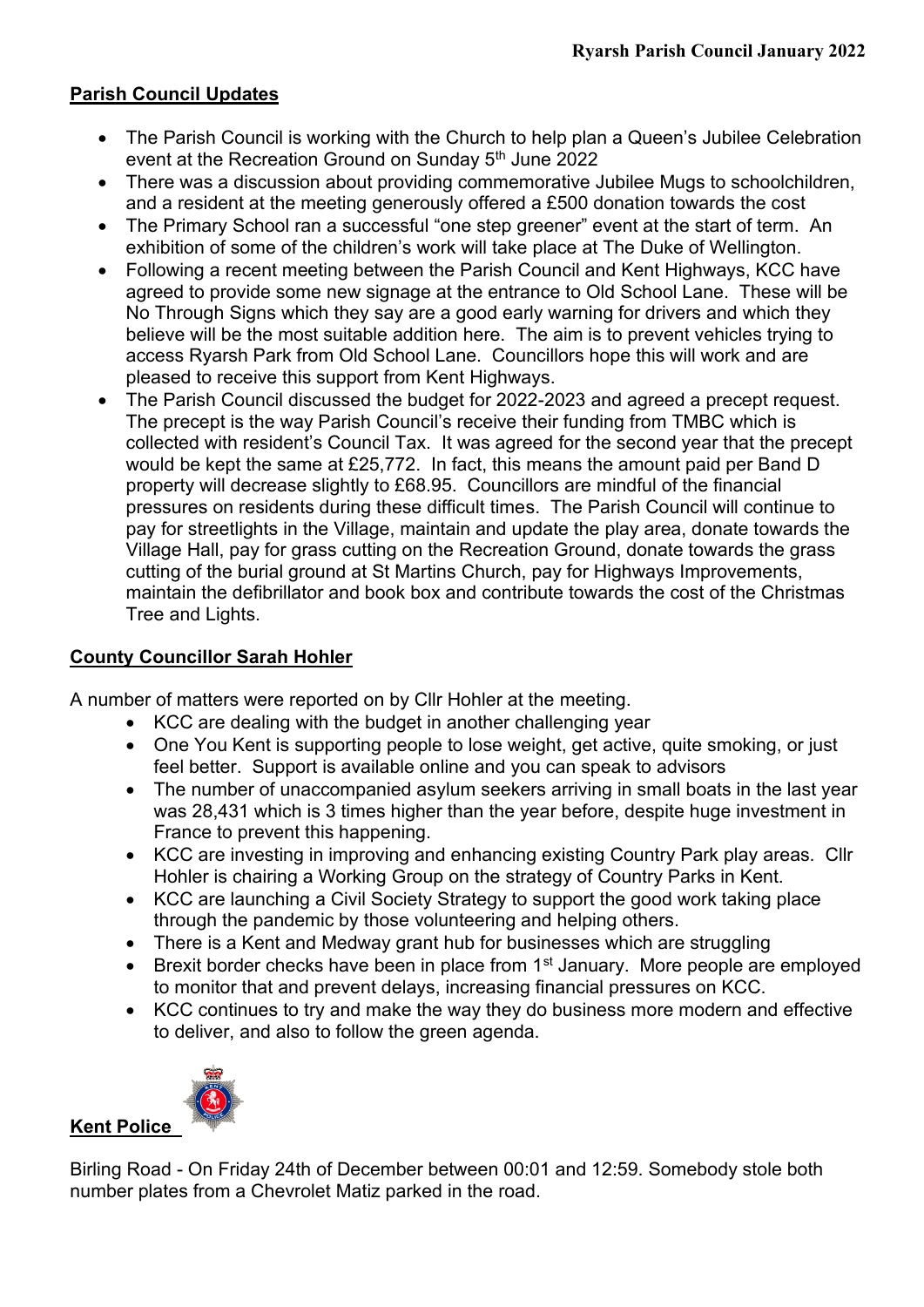## **Kent Association of Local Councils Community Awards Scheme**

Thank you to everyone who nominated residents who deserve to be recognised for the work they have contributed to our community. Councillors were delighted with the participation of villagers in this scheme and pleased that there are so many people who are so active in the village. There were many deserving nominations made and Councillors found it extremely difficult to choose between the nominees who could all have been given the award. It was decided that the fairest way was to choose the person who has received the most nominations and that person will be notified that they are the recipient of the KALC Community Award in due course.

The Parish Council has also decided to set up a Ryarsh Village Award Scheme to run alongside the KALC scheme as there were so many worthy recipients.

The Parish Council will take part in the KALC Community Awards Scheme and will run the Ryarsh Village Award Scheme on an annual basis, so anyone not receiving an award this year can be nominated next year or the year after.

Thank you to everyone who helps make Ryarsh such a fantastic place to live. Nominations for this year are now closed, but please consider who you would like to nominate next year.

#### **Next Parish Council meeting**

The next meeting which will be held in The Davison Room of Ryarsh Village Hall has been changed to Monday 7<sup>th</sup> February 2022 at 8pm.

You can contact the Clerk by email at [clerk@ryarsh-pc.gov.uk.](mailto:clerk@ryarsh-pc.gov.uk) For more information, please go to our website [www.ryarsh-pc.gov.uk](http://www.ryarsh-pc.gov.uk/)